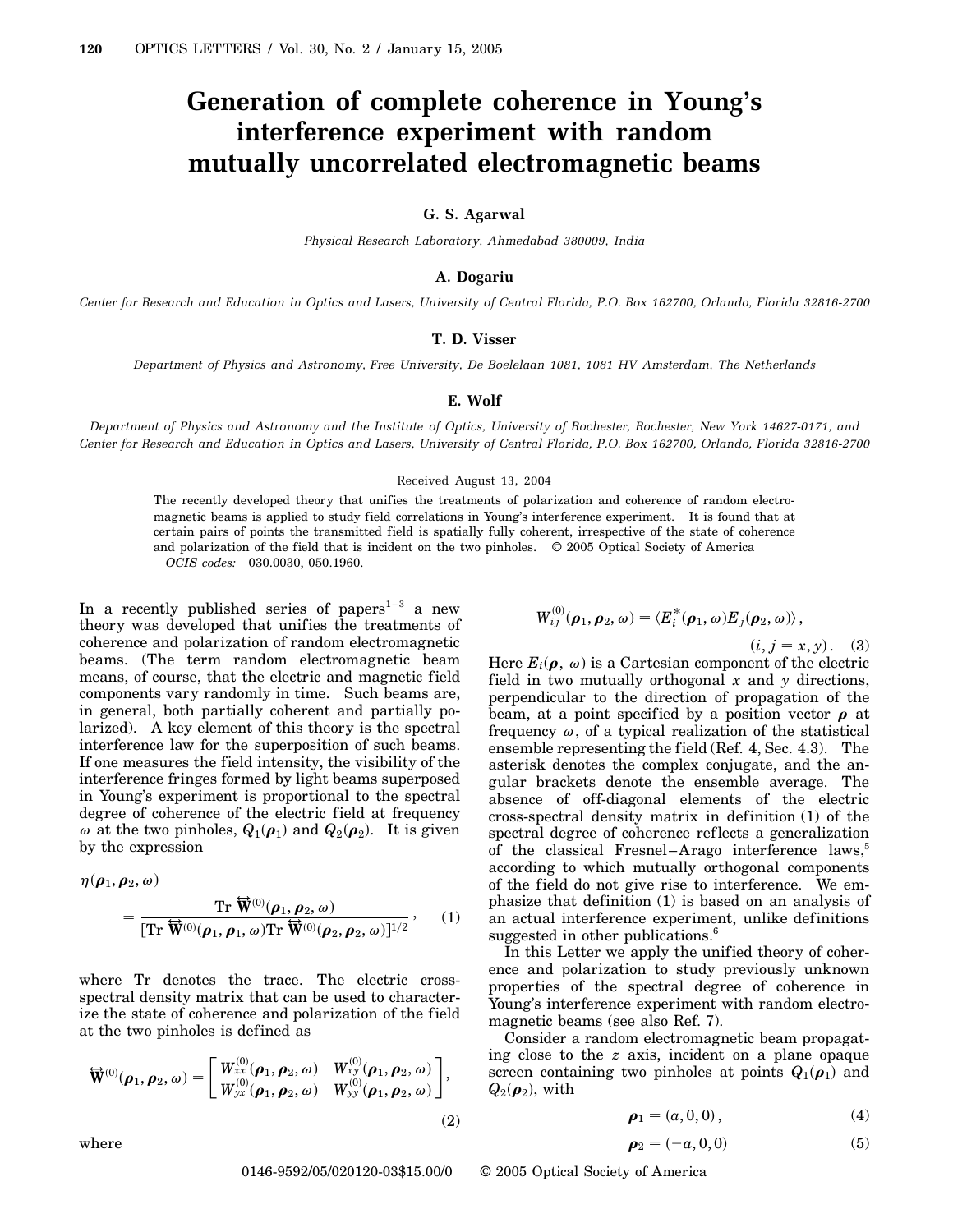

Fig. 1. Notation relating to Young's interference experiment.

(see Fig. 1).

We first derive expressions for the field at two observation points  $P_1$ ( $\mathbf{r}_1$ ) and  $P_2$ ( $\mathbf{r}_2$ ) in the paraxial approximation. For brevity, we omit from now on the  $\omega$  dependence of the various quantities. The components of the electric field at  $P_1$  and  $P_2$  are given by

$$
E_x(\mathbf{r}_1) = K \bigg[ E_x(\boldsymbol{\rho}_1) \, \frac{\exp(ikR_{11})}{R_{11}} + E_x(\boldsymbol{\rho}_2) \, \frac{\exp(ikR_{21})}{R_{21}} \bigg],\tag{6}
$$

$$
E_{y}(\mathbf{r}_{1}) = K \bigg[ E_{y}(\boldsymbol{\rho}_{1}) \frac{\exp(ikR_{11})}{R_{11}} + E_{y}(\boldsymbol{\rho}_{2}) \frac{\exp(ikR_{21})}{R_{21}} \bigg],
$$
\n(7)

$$
E_x(\mathbf{r}_2) = K \bigg[ E_x(\boldsymbol{\rho}_1) \, \frac{\exp(ikR_{12})}{R_{12}} + E_x(\boldsymbol{\rho}_2) \, \frac{\exp(ikR_{22})}{R_{22}} \bigg],\tag{8}
$$

$$
E_{y}(\mathbf{r}_{2}) = K \bigg[ E_{y}(\boldsymbol{\rho}_{1}) \frac{\exp(ikR_{12})}{R_{12}} + E_{y}(\boldsymbol{\rho}_{2}) \frac{\exp(ikR_{22})}{R_{22}} \bigg],
$$
\n(9)

respectively, with *Rij* denoting the distance  $Q_i P_j$  (*i*,  $j = 1, 2$ ). Factor *K* is approximately equal to  $-i\text{d}A/\lambda$ , where dA is the area of each pinhole and the wavelength  $\lambda = 2\pi c/\omega$ , with *c* being the speed of light in vacuum. This expression for *K* follows from the paraxial approximation to the propagator. For observation points  $P_1(\mathbf{r}_1)$  and  $P_2(\mathbf{r}_2)$  in the far zone, with position vectors

$$
\mathbf{r}_1 = r_1 \mathbf{s}_1, \tag{10}
$$

$$
\mathbf{r}_2 = r_2 \mathbf{s}_2, \tag{11}
$$

with  $(s_1^2 = s_2^2 = 1)$ , we can use the approximation

$$
R_{ij} \approx r_j - \rho_i \cdot \mathbf{s}_j. \tag{12}
$$

Usually one can also make the approximation

$$
r_1 \approx r_2 = R \,. \tag{13}
$$

Let us consider observation points that satisfy the additional requirement that

$$
s_{1x}=s_{2x}. \t\t(14)
$$

These are pairs of points  $P_1$  and  $P_2$  in directions represented by the directional vectors **s**<sup>1</sup> and **s**<sup>2</sup> whose end points both lie in the plane  $x = constant$ . From the formula

$$
s_{ix} = \sin \theta_i \cos \phi_i \qquad (i = 1, 2), \tag{15}
$$

it follows that there is an infinite number of pairs of points that satisfy Eq. (14). Among them are points *P*<sup>1</sup> and *P*2, which both lie in the bisecting plane, i.e., the plane that is perpendicular to the screen and bisects the line joining the two pinholes. By making use of Eqs.  $(3)$ ,  $(6)$ – $(9)$ , and  $(12)$  and  $(13)$ , we obtain the following equations for the elements of the electric cross-spectral density matrix at  $P_1$  ( $\mathbf{r}_1$ ) and  $P_2$  ( $\mathbf{r}_2$ ):

$$
W_{xx}(\mathbf{r}_1, \mathbf{r}_2) = |K|^2 \frac{\exp[ik(r_2 - r_1)]}{R^2} \{W_{xx}^{(0)}(\boldsymbol{\rho}_1, \boldsymbol{\rho}_1) + W_{xx}^{(0)}(\boldsymbol{\rho}_2, \boldsymbol{\rho}_2) + 2 \text{ Re}[W_{xx}^{(0)}(\boldsymbol{\rho}_1, \boldsymbol{\rho}_2) \exp(i2ka s_{1x})]\},
$$
\n(16)

$$
W_{yy}(\mathbf{r}_1, \mathbf{r}_2) = |K|^2 \frac{\exp[ik(r_2 - r_1)]}{R^2} \{W_{yy}^{(0)}(\boldsymbol{\rho}_1, \boldsymbol{\rho}_1) + W_{yy}^{(0)}(\boldsymbol{\rho}_2, \boldsymbol{\rho}_2) + 2 \text{ Re}[W_{yy}^{(0)}(\boldsymbol{\rho}_1, \boldsymbol{\rho}_2) \exp(i2kas_{1x})]\}.
$$

(17)

In a similar way we find that

$$
W_{xx}(\mathbf{r}_1, \mathbf{r}_1) = W_{xx}(\mathbf{r}_2, \mathbf{r}_2), \qquad (18)
$$

$$
= \frac{|K|^2}{R^2} \{ W_{xx}^{(0)}(\boldsymbol{\rho}_1, \boldsymbol{\rho}_1) + W_{xx}^{(0)}(\boldsymbol{\rho}_2, \boldsymbol{\rho}_2) + 2 \text{ Re}[W_{xx}^{(0)}(\boldsymbol{\rho}_1, \boldsymbol{\rho}_2) \exp(i2kas_{1x})] \}, \qquad (19)
$$

and

$$
W_{yy}(\mathbf{r}_1, \mathbf{r}_1) = W_{yy}(\mathbf{r}_2, \mathbf{r}_2), \qquad (20)
$$

$$
= \frac{|K|^2}{R^2} \{ W_{yy}^{(0)}(\boldsymbol{\rho}_1, \boldsymbol{\rho}_1) + W_{yy}^{(0)}(\boldsymbol{\rho}_2, \boldsymbol{\rho}_2) + 2 \text{ Re}[W_{yy}^{(0)}(\boldsymbol{\rho}_1, \boldsymbol{\rho}_2) \exp(i2kas_{1x}) ] \}. \tag{21}
$$

On substituting from Eqs.  $(16)$ – $(21)$  into Eq.  $(1)$ , it follows that the spectral degree of coherence is given by the expression

$$
\eta(P_1, P_2, \omega) = \exp[ik(r_2 - r_1)]
$$
  
(if  $s_{1x} = s_{2x}$ ). (22)

This result shows that, at pairs of points  $P_1$  and  $P_2$ for which  $s_{1x} = s_{2x}$ , the spectral degree of coherence is unimodular at each frequency, irrespective of the state of coherence and the state of polarization of the